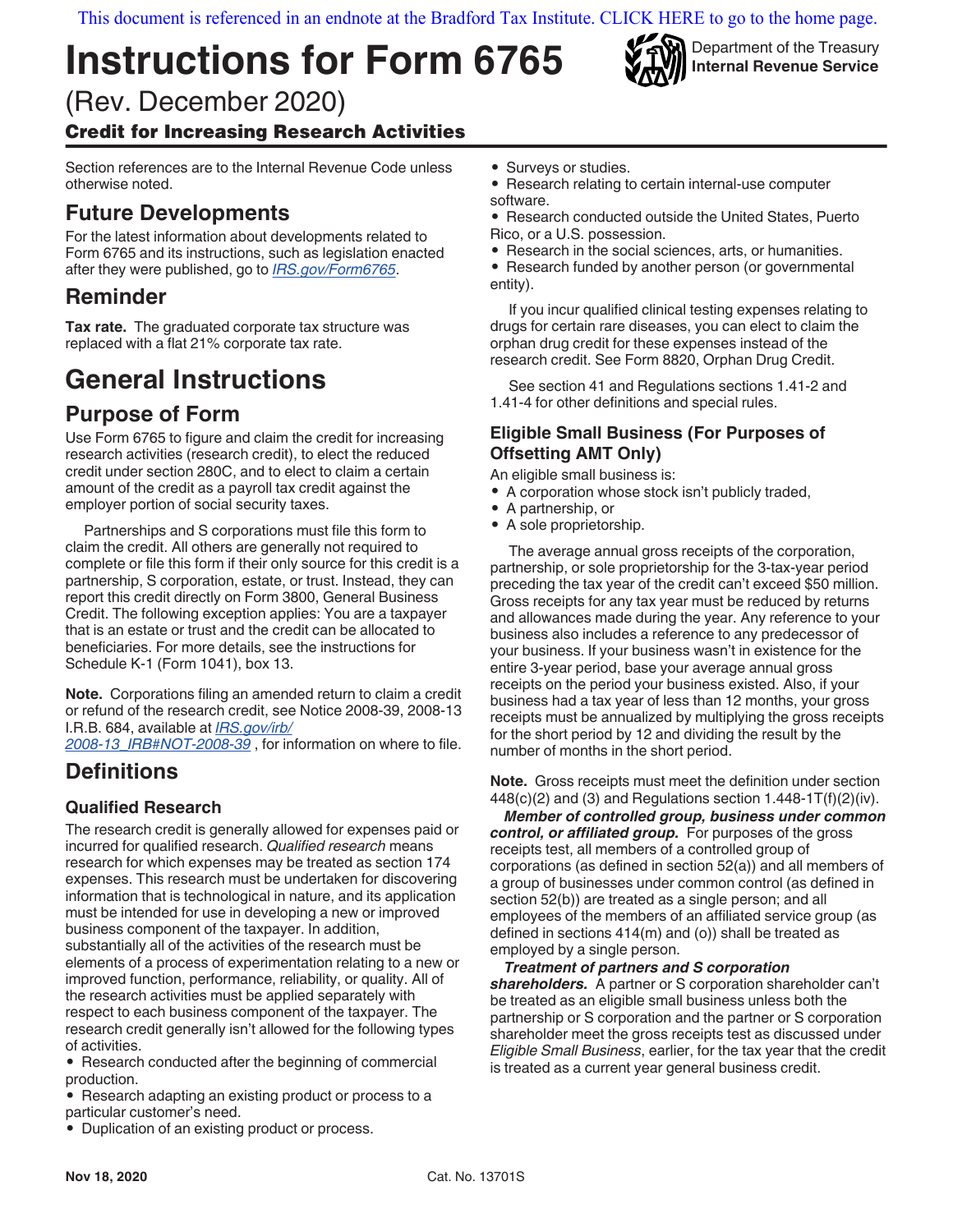#### **Qualified Small Business (Payroll Tax Credit Election)**

A qualified small business is a corporation (including an S corporation) or partnership with:

1. Gross receipts of less than \$5 million for the tax year, and

2. No gross receipts for any tax year before the 5-tax-year period ending with the tax year.

Any other person may be considered a qualified small business if the person meets the requirements of (1) and (2) above, taking into account the aggregate gross receipts received in all the trades or businesses.

The term "gross receipts" for purposes of determining whether your business is a qualified small business means gross receipts as determined under section 448(c)(3) (without regard to subparagraph (A) thereof) and Regulations sections  $1.448 - 1T(f)(2)(iii)$  and (iv). The definition of gross receipts under section 41(c)(6) and Regulations section 1.41-3(c) doesn't apply for this purpose. Any reference to your trade or business also includes a reference to any predecessor of your trade or business. Also, if your trade or business had a tax year of less than 12 months, your gross receipts must be annualized by multiplying the gross receipts for the short period by 12 and dividing the result by the number of months in the short period.

A qualified small business doesn't include a tax-exempt organization under section 501.

#### **Payroll Tax Credit Election**

The payroll tax credit election is an annual election made by a qualified small business specifying the amount of research credit, not to exceed \$250,000, that may be used against the employer portion of social security liability. The credit is the smallest of the current year research credit, an elected amount not to exceed \$250,000, or the general business credit carryforward for the tax year (before the application of the payroll tax credit election for the tax year). The general business credit carryforward limitation doesn't apply to partnerships or S corporations. The election must be made on or before the due date of the originally filed income tax return (including extensions). An election can't be made for a tax year if an election was made for 5 or more preceding tax years. The election made by a partnership or S corporation is made at the entity level. Any election to take the payroll tax credit may be revoked only with the consent of the IRS. For more information about the payroll tax credit, see Notice 2017-23, 2017-16 I.R.B. 1100, available at *[IRS.gov/irb/](https://www.irs.gov/businesses/small-businesses-self-employed/qualified-small-business-payroll-tax-credit-for-increasing-research-activities) [2017-16\\_IRB#NOT-2017-23](https://www.irs.gov/businesses/small-businesses-self-employed/qualified-small-business-payroll-tax-credit-for-increasing-research-activities)*.

*Claiming the credit on employment tax return.* A qualified small business that elects to claim the payroll tax credit will claim the payroll tax credit against the employer's portion of social security tax on its employment tax return for the first quarter that begins after it files the return reflecting the payroll tax election. See Notice 2017-23 for more information. A qualified small business claiming the payroll tax credit on its employment tax return must complete Form 8974 and attach the completed form to the employment tax return.

## **Special Rules**

See section 41(f) and 1.41-7 for special rules related to: • Aggregation of expenses for members of controlled groups and businesses under common control;

• Allocation of the credit by partnerships, estates, and trusts;

• Adjustments, if a major portion of a business is acquired or disposed of; and

• Short tax years.

For special rules concerning the allocation and apportionment of research and experimental expenses between U.S. and foreign source income, see sections 861 through 864.

## **Member of Controlled Group of Corporations or Group of Trades or Businesses Under Common Control (Controlled Group)**

For purposes of figuring the credit, all members of a controlled group of corporations (as defined in section 41(f)  $(1)(A)$  and  $(f)(5)$  and all members of a group of trades or businesses under common control (as defined in section  $41(f)(1)(B)$  and Regulations section  $1.41-f(a)(3)(ii)$  are treated as a single taxpayer. Use Section A or B to figure the credit for the entire group. As a member, your credit is determined on a proportionate basis to your share of the aggregate qualified research expenses for increasing research activities taken into account by the group for the research credit. Enter your share of the credit on line 17 or line 34, whichever applies. Attach a statement showing how your share of the credit was figured, the name and employer identification numbers or taxpayer identification numbers of the other members of the group, and the designated member. Write "See Attached" next to the entry space for line 17 or line 34.

If a member of a controlled group has filed its return using a method different from that of the designated member, then that member should file an amended return to conform to the designated member's method.

A member of a controlled group can't make an alternative simplified credit (ASC) election in a tax year on an amended return if any member of the controlled group for that tax year previously claimed the research credit using a method other than the ASC on an original or amended return for that year. For additional rules regarding the election (or revocation of the election) of the ASC in Section B by a controlled group of corporations, see Regulations section 1.41-9.

For purposes of the reduced credit election, a member of a controlled group may make the election under section 280C(c)(3). However, only the common parent (within the meaning of Regulations section 1.1502-77(a)(1)(i)) of a consolidated group may make the election on behalf of the members of a consolidated group.

For purposes of the payroll tax credit election, all members of the same controlled group are treated as a single taxpayer. Thus, the aggregate gross receipts of all members of such a group must be taken into account in determining whether a business is a qualified small business. Also see *Qualified Small Business*, earlier. In addition, a member of such a group may not make a payroll tax credit election if the member (or any other member of the member's group) has made a payroll tax credit election for 5 or more preceding tax years.

Each member of a controlled group separately makes the payroll tax credit election. The amount that each member of the group can separately elect is limited to the least of (a) the electing member's allocable share of the group credit (determined under the rules discussed above); (b) the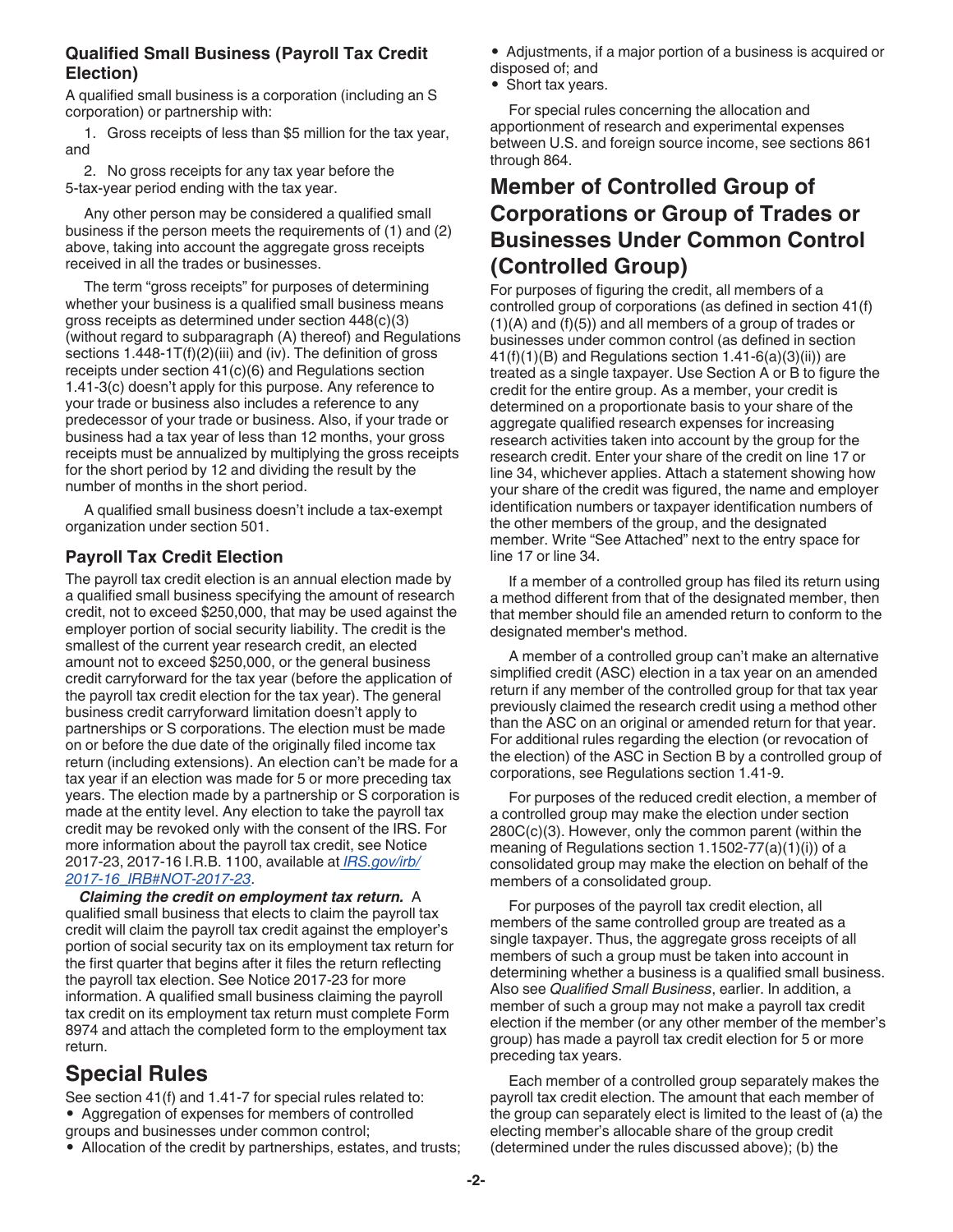electing member's allocable share of the \$250,000 amount; or (c) in the case of an electing member other than a partnership or S corporation, the amount of the electing member's business credit carryforward under section 39 carried from the tax year (determined before the application of the payroll tax credit election for the tax year). The \$250,000 amount is allocated to each member of the group, regardless of whether all members of the group make the payroll tax credit election, on a proportionate basis to each member's share of the aggregate of the qualified research expenses taken into account for the tax year by the group for purposes of the credit.

## **Specific Instructions**

You can:

- Claim the regular credit in Section A, or
- Elect the alternative simplified credit (ASC) in Section B.

You may want to figure your credit using both of the methods for which you are eligible to get the maximum credit allowed.

Once elected, the ASC applies to the current tax year and all later years. A current tax year's ASC election may not be revoked. You may revoke the election for a later tax year by completing Section A relating to the regular credit and attaching the Form 6765 to your timely filed (including extensions) original return for the year to which the revocation applies. See Regulations section 1.41-9(b)(3).

After figuring your credit, you can elect to treat a portion of the credit as a payroll tax credit. Complete Section D to determine the payroll tax credit portion. Taxpayers other than partnerships and S corporations must complete Form 3800 before completing Section D.

#### **Section A—Regular Credit**

Skip this section and go to Section B if:

1. You are electing the ASC, or

2. You previously elected the ASC and aren't revoking the election on this return.

Enter the amounts you paid or incurred to energy research consortia for energy research. Energy research doesn't include any research that isn't qualified research. In general, an energy research consortium is any organization described in section 501(c)(3), exempt from tax under section 501(a), organized and operated primarily to conduct energy research, and not a private foundation. See section 41(f)(6) for further details.

#### **Line 1**

Any amount included on line 1 can't be included elsewhere on the return.

### **Line 2**

Enter the amounts the corporation (not to include S corporations, personal holding companies, and service organizations) paid in cash, under a written contract, for basic research to a qualified university, scientific research organization, scientific tax-exempt organization, or grant organization. See section 41(e) for details, including the definitions of qualified organizations.

#### **Line 3**

Enter the qualified organization base period amount based on minimum basic research amounts plus

maintenance-of-effort amounts for the 3 preceding tax years. See section 41(e) for details.

#### **Line 7**

Enter the amount you paid or incurred for the rental or lease of computers used in qualified research. The computer must be located off your premises and you mustn't be the operator or primary user of the computer. Reduce this amount by the amount that you (or any member of a controlled group of corporations or businesses under common control) received or accrued for the right to use substantially identical property.

## **Line 8**

Enter the amounts you paid or incurred, subject to the following limitations.

• 100% of amounts you paid (or incurred) for qualified energy research performed by an eligible small business, a university, or a federal laboratory (see section 41(b)(3)(D) for definitions of those entities). Also include payments to those same entities to the extent they are included as basic research payments on line 2, not to exceed the base period amount on line 3.

• 75% of amounts you paid (or incurred) for qualified research by a qualified research consortium (as defined by section  $41(b)(3)(C)(ii)$ . Also include 75% of the payments to a qualified research consortium to the extent they are included as basic research payments on line 2, not to exceed the base period amount on line 3.

• 65% of amounts you paid (or incurred) for all other qualified research by any other person. Also include 65% of the payments to that person to the extent they are included as basic research payments on line 2, not to exceed the base period amount on line 3.

**Note.** Prepaid contract research expenses are considered paid in the year the research is actually done.

#### **Line 10**

The fixed-base percentage depends on whether you are an existing company or a start-up company.

A start-up company is a taxpayer that had both gross receipts and qualified research expenses either:

• For the first time in a tax year beginning after 1983, or

• For fewer than 3 tax years beginning after 1983 and before 1989.

The fixed-base percentage for a start-up company is figured as follows.

• For the first 5 tax years beginning after 1993 for which you have qualified research expenses, the percentage is 3%.

• For the 6th tax year beginning after 1993 for which you have qualified research expenses, divide the aggregate qualified research expenses for the 4th and 5th such tax years by the aggregate gross receipts for those tax years, then divide the result by 6.

• For the 7th tax year beginning after 1993 for which you have qualified research expenses, divide the aggregate qualified research expenses for the 5th and 6th such tax years by the aggregate gross receipts for those tax years, then divide the result by 3.

• For the 8th tax year beginning after 1993 for which you have qualified research expenses, divide the aggregate qualified research expenses for the 5th, 6th, and 7th such tax years by the aggregate gross receipts for those tax years, then divide the result by 2.

• For the 9th tax year beginning after 1993 for which you have qualified research expenses, divide the aggregate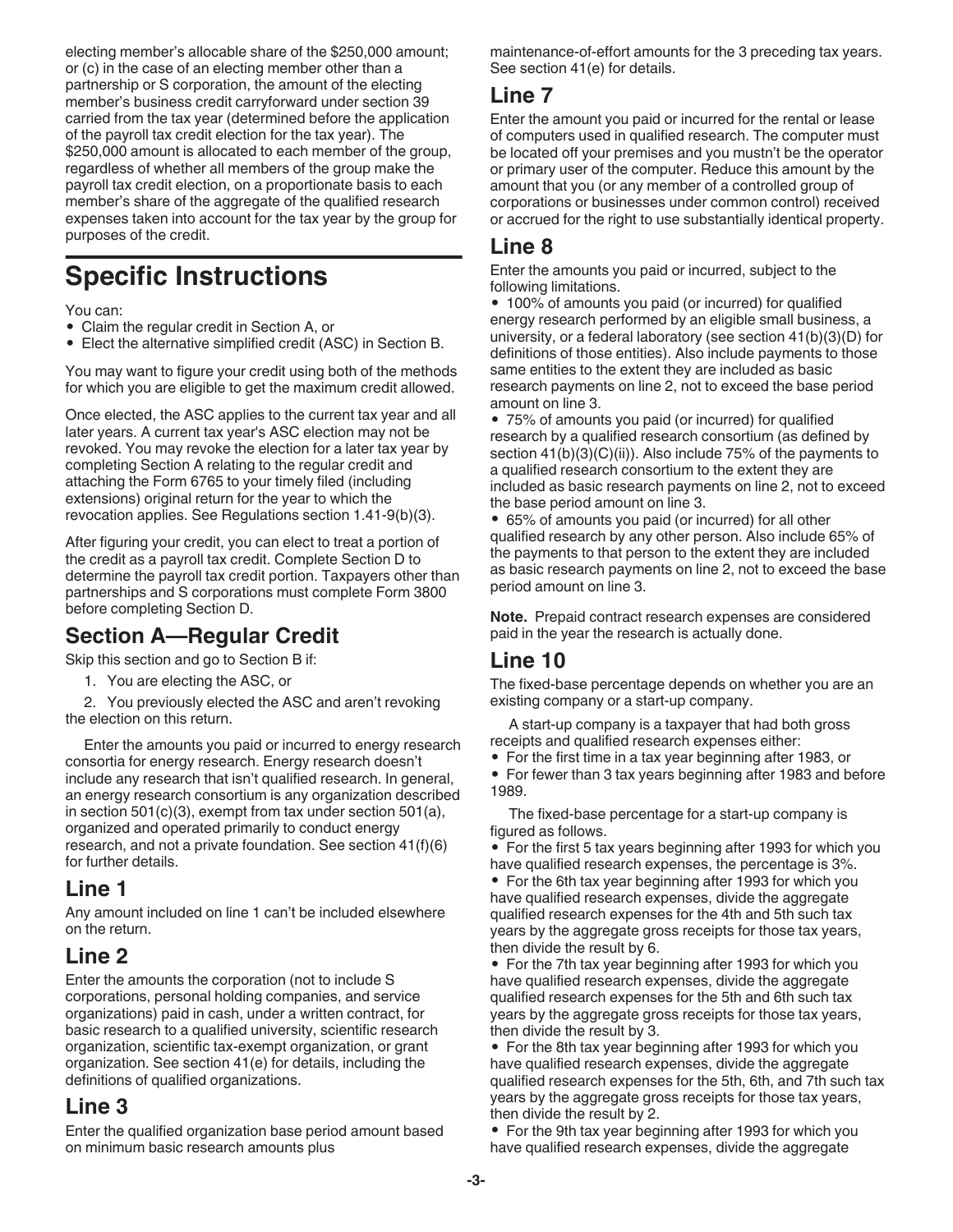qualified research expenses for the 5th, 6th, 7th, and 8th such tax years by the aggregate gross receipts for those tax years, then divide the result by 1.5.

• For the 10th tax year beginning after 1993 for which you have qualified research expenses, divide the aggregate qualified research expenses for the 5th through 9th such tax years by the aggregate gross receipts for those tax years, then divide the result by 1.2.

• For the 11th and later tax years beginning after 1993 for which you have qualified research expenses, divide the aggregate qualified research expenses for any 5 of the 5th through 10th such tax years by the aggregate gross receipts for those tax years.

The fixed-base percentage for an existing company (any company that isn't a start-up company) is figured by dividing the aggregate qualified research expenses for the tax years beginning after 1983 and before 1989 by the aggregate gross receipts for those tax years.

The fixed-base percentage for all companies (existing and start-up) must be rounded to the nearest 1/100th of 1% (that is, four decimal places) and can't exceed 16%. In addition, when figuring your fixed-base percentage, you must reflect expenses for qualified research conducted in Puerto Rico or a U.S. possession for all prior tax years included in the computation.

If short tax years are involved, see Regulations section 1.41-3(b).

*Reduce gross receipts by returns and allowances. For a foreign corporation, include only gross receipts that are effectively connected with a trade or* $\theta$ *business in the United States (or in Puerto Rico or a U.S. possession, if applicable).*

### **Line 11**

Enter the average annual gross receipts (reduced by returns and allowances) for the 4 tax years preceding the tax year for which the credit is being determined. You may be required to annualize gross receipts for any short tax year. For a foreign corporation, include only gross receipts that are effectively connected with a trade or business in the United States (or in Puerto Rico or a U.S. possession, if applicable).

For a tax year that the credit terminates, the average annual gross receipts for the 4 tax years preceding the termination tax year is prorated for the number of days the credit applied during the tax year.

### **Line 17**

If you are electing the reduced research credit, you must complete Form 6765 (even if no research credits are claimed on the original return) and clearly indicate your intent to make the election. In order for the election to apply, the Form 6765 must be filed with your original timely filed (including extensions) return for the tax year. Once made, the election is irrevocable for that tax year.



*Checking the box on line 17 or line 34 to elect the reduced research credit when no research credits*  **TIP** *are claimed on the original return doesn't mean that you are claiming the regular research credit or that you are making the ASC election.*

If you don't elect the reduced credit, you must reduce your otherwise allowable deduction for qualified research expenses or basic research expenses by the amount of the

credit on this line. If the credit exceeds the amount allowed as a deduction for the tax year, reduce the amount chargeable to capital account for the year for such expenses by the amount of the excess. Attach a statement to your tax return that lists the deduction amounts (or capitalized expenses) that were reduced. Identify the lines of your return (schedule or forms for capitalized items) on which the reductions were made.

If you make an election to claim a portion of your research credit as a payroll tax credit, the amount elected is treated as a research credit for purposes of the reduced credit.

## **Section B—Alternative Simplified Credit (ASC)**

Complete this section only if, instead of the regular credit:

1. You are electing the ASC, or

2. You previously elected the ASC and aren't revoking the election on this return.

**Electing the ASC.** You elect the ASC by completing Section B and attaching the completed Form 6765 to your timely filed (including extensions) original return for the tax year the election applies. An ASC election can be made on an amended return for a tax year only if you hadn't previously claimed the research credit on an original return or amended return for that tax year. An extension of time to make the ASC election will not be granted.

#### **Line 29**

Enter your qualified research expenses for the prior 3 tax years. If the credit terminates during the tax year, prorate the qualified research expenses for the prior 3 tax years for the number of days the credit applied during the tax year.

## **Section C—Current Year Credit**

### **Line 35**

If the credit on line 17 or line 34 includes amounts paid to employees as wages, and you are claiming a credit for employer differential wage payments based on payments you made to the same employees, enter on line 35 the portion of the credit from Form 8932, line 2, that is attributable to wages that were used to figure the credit on line 17 or line 34 (whichever applies).

See Form 8932, Credit for Employer Differential Wage Payments, for more information on the credit.

### **Line 37**

Enter total credit for increasing research activities from: • Schedule K-1 (Form 1065), Partner's Share of Income, Deductions, Credits, etc., box 15 (code M); • Schedule K-1 (Form 1120S), Shareholder's Share of Income, Deductions, Credits, etc., box 13 (code M); and • Schedule K-1 (Form 1041), Beneficiary's Share of Income, Deductions, Credits, etc., box 13 (code I).

Partnerships and S corporations report the above credits on line 37. Also, estates and trusts that can allocate the source credit to beneficiaries report the above credits on line 37. All other filers figuring a separate credit on earlier lines also report the above credits on line 37. All others not using earlier lines to figure a separate credit can report the above credits directly on Form 3800, Part III, as follows. • Eligible small businesses, report the credit on line 4i. See the definition of "eligible small business" under *Definitions*,